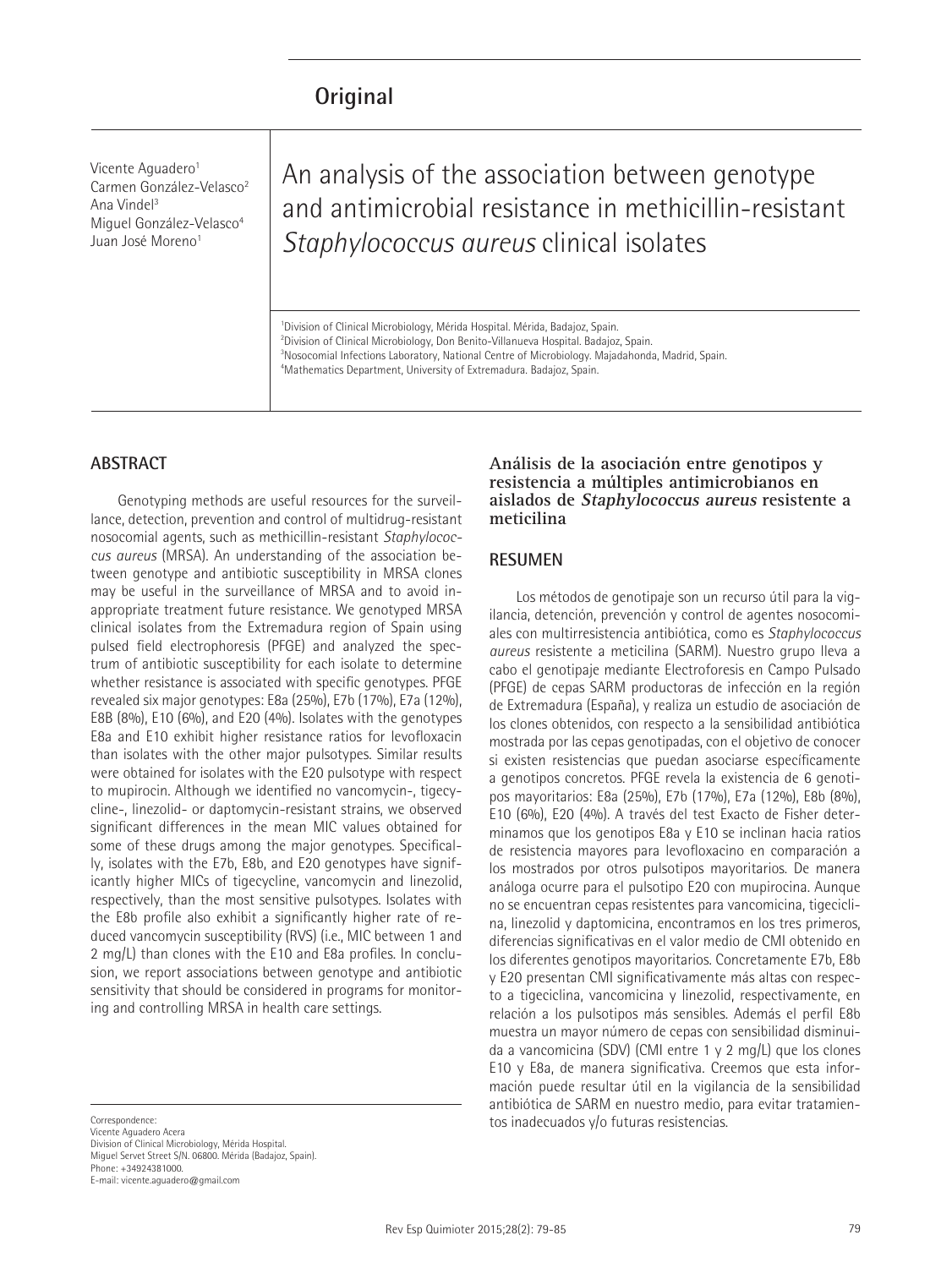V. Aguadero, et al.

An analysis of the association between genotype and antimicrobial resistance in methicillin-resistant *Staphylococcus aureus* clinical isolates

# **INTRODUCTION**

Increasing resistance of microorganisms to antimicrobial drugs is a growing global public health problem, particularly among microorganisms that cause nosocomial infections. Antimicrobial resistance leads to increased morbidity, mortality, and hospital costs<sup>1-4</sup>. Methicillin-resistant *Staphylococcus aureus* (MRSA) is one of the primary causes of nosocomial infections. Because MRSA infection typically occurs in patients with serious health conditions, it is considered a health care-associated infection5,6. The progressive increase of glycopeptide-resistant MRSA isolates<sup>7,8</sup> and isolates resistant to MRSA-specific antibiotics, such as daptomycin and linezolid9-11*,* highlights the importance of infection control measures in healthcare settings. Thus, genotyping methods have become essential elements in epidemiological analyses, as powerful tools that complement the strategies used to fight the spread of infectious diseases and facilitate the implementation of new programs for the detection, control and prevention of outbreaks<sup>12,13</sup>.

The aim of our study is to assess the antimicrobial sensitivity of MRSA strains causing infection in the Extremadura region of Spain and to study the clonality of these strains by genotyping them using pulsed field electrophoresis (PFGE), the gold standard method for molecular typing of MRSA strains. We also asked whether antibiotic resistance is associated with a particular genotype, a question that has not been addressed by previous studies. The phenomenon of resistance to vancomycin is particularly important. Although in our setting, MRSA strains exhibiting vancomycin resistance (VRSA) or intermediate resistance (VISA) have not been reported<sup>14,15</sup>, strains with a MIC for vancomycin between 1 and 2 mg/L are frequently isolated. Treatment of these strains with vancomycin is frequently associated with an unsatisfactory clinical outcome<sup>10,16,17</sup>.

# **MATERIAL AND METHODS**

**Collection of bacterial isolates.** Extremadura is located in the southwest region of Spain, with a population of 1 million habitants. Extremadura is divided into eight Health Areas, and each Health Area has a hospital. Between January and December 2010, all MRSA isolates from clinical specimens processed during the routine work of each hospital were sent to the Division Microbiology at Merida Hospital. The strains originated from general swabs, blood, urine, respiratory specimens, catheter, and nasal swabs. A total of 309 isolates were collected, and we conducted stratified random sampling to select a sample of 100 strains, which proportionally reflected the eight Health Areas, for genotyping.

**Antibiotic susceptibility study.** Each isolate was subjected to a susceptibility analysis using the following antibiotics: gentamicin, tobramycin, levofloxacin, erythromycin, clindamycin, quinupristin/dalfopristin (QD), teicoplanin, fosfomycin, nitrofurantoin, fusidic acid, mupirocin, rifampin, and trimethoprim/sulfamethoxazole (SXT). Susceptibility was tested by microdilution in broth using the AST-588 card in the automated Vitek 2® system (Biomerieux, Geneva, Switzerland). For each

isolate, E-test strips were used to determine the MICs for tigecycline, vancomycin, daptomycin and linezolid, which are specifically indicated for MRSA infections. For each strain, we prepared a microbial suspension in the range of 0.5-0.6 McFarland standard. The suspensions were plated on 15 cm plates containing MH medium and the cross-shaped E-test strips for the four antibiotics. The plates were incubated for 24h at 37°C, and the MIC was determined for each antibiotic.

**Genotyping using PFGE**. The MRSA isolates were genotyped using PFGE following SmaI digestion of chromosomal DNA, which was prepared using the protocol described by Cuevas et al.18. Analysis of the gels was performed according to the criteria described by Tenover et al.<sup>19</sup>, and a dendrogram was constructed with Molecular Analyst Software® (Bio-Rad, Hercules, California, USA) using the Dice correlation coefficient20 and the unweighted pair-group method with averages with a tolerance position of 0.8%. A PFGE type was assigned to each isolate according to the criteria described by Vindel et al.<sup>21</sup>.

**Statistical analysis.** Statistical tests, including the Chisquare test, Fisher's exact test, ANOVA, and Tukey's test, were performed using the SPSS 15.0. Software® (IBM, Armonk, New York, USA). The false discovery rate (FDR) test was performed using Statistical Software and Programming Language R 3.0.1 (R Foundation for Statistical Computing, Vienna, Austria).

# **RESULTS**

The molecular analysis of the 100 MRSA strains revealed 27 pulsotypes. The following three genotypes accounted for 54% of the isolates: E8a (25%), E7b (17%) and E7a (12%). The remaining 46% of the isolates were distributed among 24 distinct genotypes. Of these genotypes, 8 genotypes corresponded to patterns of bands that were previously described and assigned names: E8b (8%), E10 (6%), E20 (4%), E13 (3%), A1 (1%), E16 (1%), E19 (1%), and E17 (1%). We obtained up to 16 patterns with sporadic profiles that were represented by only a single isolate. Three sporadic patterns were observed in more than one isolate. These patterns were named "sporadic," followed by a number designating their order of appearance. Thus, we observed Sporadic 1 in 3% of isolates, Sporadic 2 in 3% of isolates, and sporadic 3 in 2% of isolates. The 16 sporadic patterns that were represented by only a single isolate were not assigned a specific identification suffix.

Tables 1 and 2 show the susceptibility ratios for the antibiotics tested using the Vitek® system for each of the described pulsotypes. The Chi-square test revealed significant differences in susceptibility and resistance ratios between different genotypes for gentamicin ( $p = 0.001$ ), levofloxacin (p  $= 0.001$ ) and mupirocin ( $p = 0.001$ ). However, when a posthoc pairwise comparison of genotypes was performed using the FDR method, no significant differences were observed between pulsotypes for these three antibiotics. The combination of this pairwise comparison with Fisher's exact statistic revealed the following important trends: a) Isolates with the most frequently observed genetic profile (i.e., E8a) and with profiles ESP1 and E10 have a significantly higher rate of levofloxacin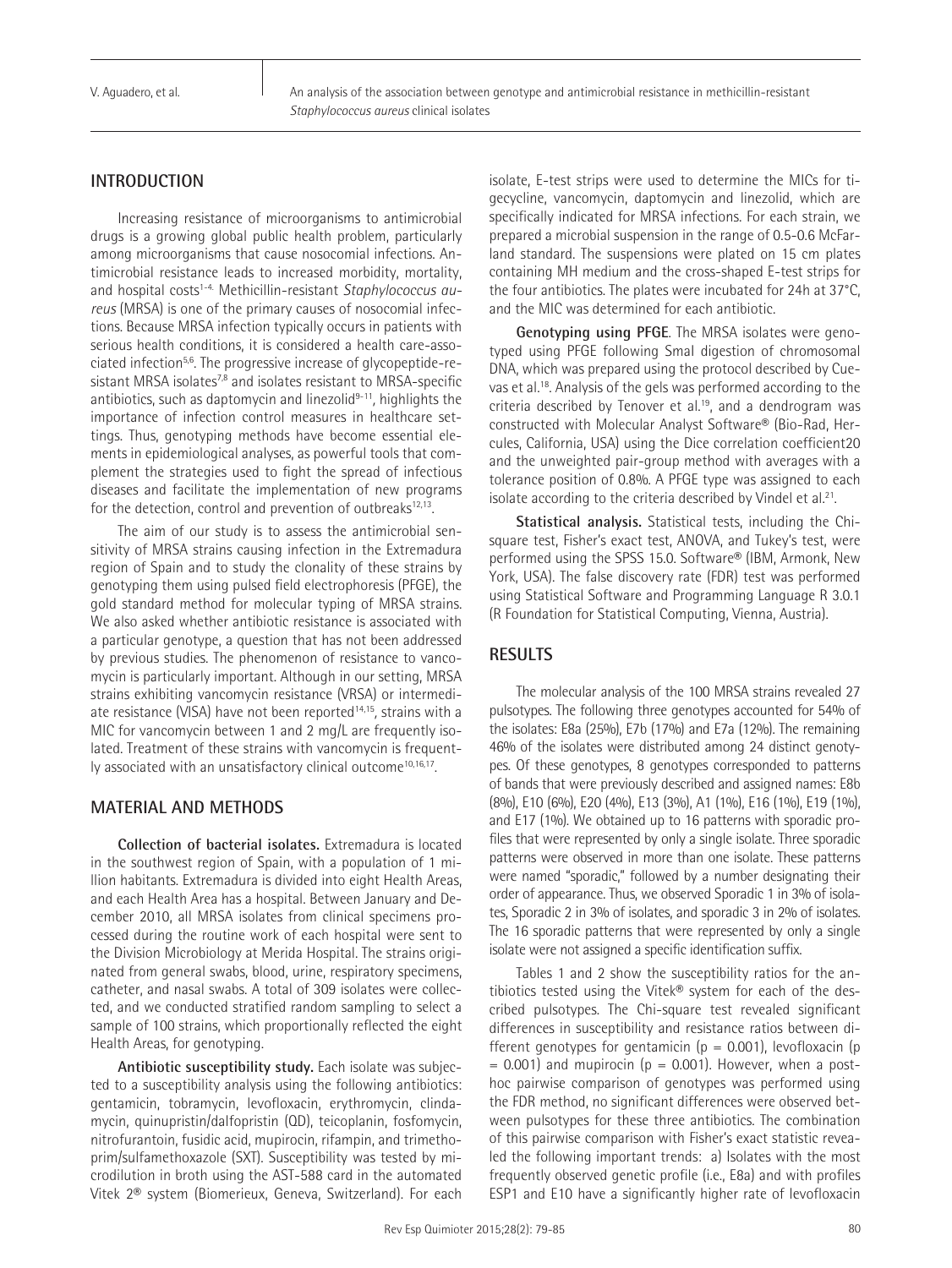Pulso

An analysis of the association between genotype and antimicrobial resistance in methicillin-resistant *Staphylococcus aureus* clinical isolates

|                  |                |     |                |          |              |                |                |     |                | antibiotics tested by microdilution in broth. |              |            |                |     |            |              |            |            |                |            |              |            |            |              |
|------------------|----------------|-----|----------------|----------|--------------|----------------|----------------|-----|----------------|-----------------------------------------------|--------------|------------|----------------|-----|------------|--------------|------------|------------|----------------|------------|--------------|------------|------------|--------------|
|                  |                | GNT |                |          | <b>TBM</b>   |                |                | LVF |                | ERT                                           |              | <b>CLN</b> |                | QN  | <b>FOS</b> |              | <b>NTR</b> | <b>FUS</b> |                | <b>RIF</b> |              | <b>SXT</b> | <b>MUP</b> |              |
|                  |                | S   | R              | S        | $\mathsf{R}$ |                | S              | R   |                | S                                             | $\mathsf{R}$ | S          | $\mathsf{R}$   | S   | S          | $\mathsf{R}$ | S          | ς          | R              | ς          | $\mathsf{R}$ | ς          | S          | $\mathsf{R}$ |
| Pulsotype        | Total isolates | 0/0 | 0/0            | 0/0      | 0/0          | 0/0            | 0/0            | 0/0 | 0/0            | 0/0                                           | 0/0          | 0/0        | 0/0            | 0/0 | 0/0        | 0/0          | 0/0        | 0/0        | 0/0            | 0/0        | 0/0          | 0/0        | 0/0        | 0/6          |
| E8a              | 25             | 100 | $\overline{0}$ | 16       | 84           | $\overline{0}$ | $\theta$       | 60  | 40             | 44                                            | 56           | 76         | 24             | 100 | 92         | 8            | 100        | 100        | 0              | 100        | $\mathbf{0}$ | 100        | 100        | $\theta$     |
| E7b              | 17             | 100 | $\theta$       | 12       | 88           | $\theta$       | 0              | 94  | $6\phantom{1}$ | 12                                            | 88           | 88         | 12             | 100 | 88         | 12           | 100        | 100        | 0              | 100        | $\mathbf{0}$ | 100        | 94         | 6            |
| E7a              | 12             | 100 | $\theta$       | 8        | 92           | $\theta$       | $\theta$       | 100 | $\theta$       | 33                                            | 67           | 58         | 42             | 100 | 75         | 25           | 100        | 100        | 0              | 100        | $\mathbf{0}$ | 100        | 100        | $\theta$     |
| E8b              | 8              | 88  | 12             | 25       | 63           | 12             | $\mathbf{0}$   | 100 | $\mathbf{0}$   | 25                                            | 75           | 50         | 50             | 100 | 88         | 12           | 100        | 88         | 12             | 88         | 12           | 100        | 100        | $\theta$     |
| E <sub>10</sub>  | 6              | 100 | $\overline{0}$ | 17       | 83           | $\overline{0}$ | $\theta$       | 50  | 50             | 33                                            | 67           | 83         | 17             | 100 | 100        | $\theta$     | 100        | 100        | 0              | 100        | $\mathbf{0}$ | 100        | 83         | 17           |
| E20              | $\overline{4}$ | 75  | 25             | 25       | 75           | $\theta$       | $\mathbf{0}$   | 75  | 25             | $\overline{0}$                                | 100          | 75         | 25             | 100 | 50         | 50           | 100        | 100        | 0              | 100        | $\mathbf{0}$ | 100        | 50         | 50           |
| ESP <sub>1</sub> | 3              | 100 | $\theta$       | $\theta$ | 100          | $\overline{0}$ | $\overline{0}$ | 33  | 67             | 67                                            | 33           | 100        | $\overline{0}$ | 100 | 67         | 33           | 100        | 100        | $\overline{0}$ | 100        | $\mathbf{0}$ | 100        | 100        | $\theta$     |
| ESP <sub>2</sub> | 3              | 100 | $\overline{0}$ | 33       | 67           | $\theta$       | $\theta$       | 67  | 33             | 33                                            | 67           | 33         | 67             | 100 | 100        | $\theta$     | 100        | 100        | 0              | 100        | $\mathbf{0}$ | 100        | 100        | $\theta$     |
| E13              | 3              | 100 | $\mathbf{0}$   | 100      | $\theta$     | $\mathbf{0}$   | $\theta$       | 100 | $\theta$       | 100                                           | $\theta$     | 100        | $\overline{0}$ | 100 | 100        | $\mathbf{0}$ | 100        | 100        | 0              | 100        | $\mathbf{0}$ | 100        | 100        | $\theta$     |

Table 1 Susceptibility and resistance ratios obtained for each pulsotype (with more than one isolate) in

**S: Susceptible, R: Resistant. GNT: Gentamicin, TBM: Tobramycin, LVF: Levofloxacin, ERT: Erythromycin, CLN: Clindamycin, QN: Quinupristin-Dalfopristin, FOS: Fosfomycin, NTR: Nitrofurantoin, FUS: Fusidic Acid, RIF: Rifampicin, SXT: Trimethoprim-sulfamethoxazole, MUP : Mupirocin. In bold, the resistance and susceptibility significant ratios by pairwise comparison with E.Fisher test.**

ESP 3 2 100 0 0 100 0 0 100 0 0 100 0 100 100 100 0 100 100 0 100 0 100 100 0

| Table 2    | Patterns of susceptibility antibiotic obtained in pulsotype represented by a single isolate, for<br>antibiotics tested by microdilution in broth. |              |              |              |              |              |    |              |             |             |             |            |              |  |
|------------|---------------------------------------------------------------------------------------------------------------------------------------------------|--------------|--------------|--------------|--------------|--------------|----|--------------|-------------|-------------|-------------|------------|--------------|--|
| Pulsotype  | Total<br>isolates                                                                                                                                 | GNT          | <b>TBM</b>   | LVF          | ERT          | <b>CLN</b>   | QN | <b>FOS</b>   | <b>NTR</b>  | <b>FUS</b>  | <b>RIF</b>  | <b>SXT</b> | <b>MUP</b>   |  |
| A1         | 1                                                                                                                                                 | S            | S            | S            | S            | S            | S  | S            | S           | S           | S           | S          | $\mathsf{R}$ |  |
| <b>ESP</b> | 1                                                                                                                                                 | S            | ${\sf R}$    |              | S            | S            | S  | S            | S           | S           | S           | S          | S            |  |
| <b>ESP</b> |                                                                                                                                                   | S            | R            |              | S            | S            | S  | S            | S           | S           | S           | S          | S            |  |
| <b>ESP</b> |                                                                                                                                                   | S            | $\mathsf{R}$ | $\mathsf{R}$ | S            | S            | S  | S            | S           | $\mathsf S$ | $\mathsf S$ | S          | S            |  |
| E19        | $\mathbf{1}$                                                                                                                                      | S            | $\mathsf{R}$ | $\mathsf{R}$ | S            | S            | S  | S            | S           | S           | S           | S          | S            |  |
| <b>ESP</b> | $\mathbf{1}$                                                                                                                                      | S            | S            | ${\sf R}$    | $\mathsf R$  | S            | S  | S            | S           | $\mathsf S$ | $\mathsf S$ | S          | S            |  |
| <b>ESP</b> |                                                                                                                                                   | S            | S            | $\mathsf{R}$ | $\mathsf R$  | S            | S  | S            | $\mathsf S$ | $\mathsf S$ | S           | S          | S            |  |
| ESP        | $\mathbf{1}$                                                                                                                                      | S            | S            | S            | $\mathsf{R}$ | $\mathsf{R}$ | S  | S            | S           | S           | S           | S          | S            |  |
| <b>ESP</b> |                                                                                                                                                   | ${\sf R}$    | $\mathsf{R}$ | $\mathsf{R}$ | S            | S            | S  | S            | S           | S           | S           | S          | S            |  |
| <b>ESP</b> |                                                                                                                                                   | S            | $\mathsf R$  | ${\sf R}$    | $\mathsf R$  | S            | S  | S            | S           | S           | S           | S          | S            |  |
| <b>ESP</b> |                                                                                                                                                   | S            | $\mathsf{R}$ | $\mathsf{R}$ | $\mathsf{R}$ | S            | S  | S            | S           | $\mathsf S$ | S           | S          | S            |  |
| E16        | $\mathbf{1}$                                                                                                                                      | S            | $\mathsf{R}$ | $\mathsf{R}$ | R            | S            | S  | S            | S           | S           | S           | S          | S            |  |
| ESP        | $\mathbf{1}$                                                                                                                                      | S            | $\mathsf R$  |              | $\mathsf R$  | S            | S  | S            | S           | $\mathsf S$ | $\mathsf S$ | S          | S            |  |
| <b>ESP</b> | $\mathbf{1}$                                                                                                                                      | $\mathsf R$  | $\mathsf R$  |              | $\mathsf R$  | S            | S  | S            | $\mathsf S$ | S           | S           | S          | R            |  |
| <b>ESP</b> | $\mathbf{1}$                                                                                                                                      | S            | ${\sf R}$    | $\mathsf{R}$ | $\mathsf{R}$ | $\mathsf{R}$ | S  | $\mathsf{R}$ | $\mathsf S$ | S           | S           | S          | S            |  |
| <b>ESP</b> | $\mathbf{1}$                                                                                                                                      | $\mathsf{R}$ | $\mathsf{R}$ | $\mathsf{R}$ | $\mathsf{R}$ | $\mathsf{R}$ | S  | $\mathsf{R}$ | S           | S           | S           | S          | R            |  |
| E17        |                                                                                                                                                   | $\mathsf R$  | $\mathsf R$  | $\mathsf{R}$ | $\mathsf{R}$ | $\mathsf R$  | S  | $\mathsf R$  | S           | S           | S           | S          | R            |  |

**S: Susceptible, R: Resistant. GNT: Gentamicin, TBM: Tobramycin, LVF: Levofloxacin, ERT: Erythromycin, CLN: Clindamycin, QN: Quinupristin-Dalfopristin, FOS: Fosfomycin, NTR: Nitrofurantoin, FUS: Fusidic Acid, RIF: Rifampicin, SXT: Trimethoprim-sulfamethoxazole, MUP : Mupirocin.**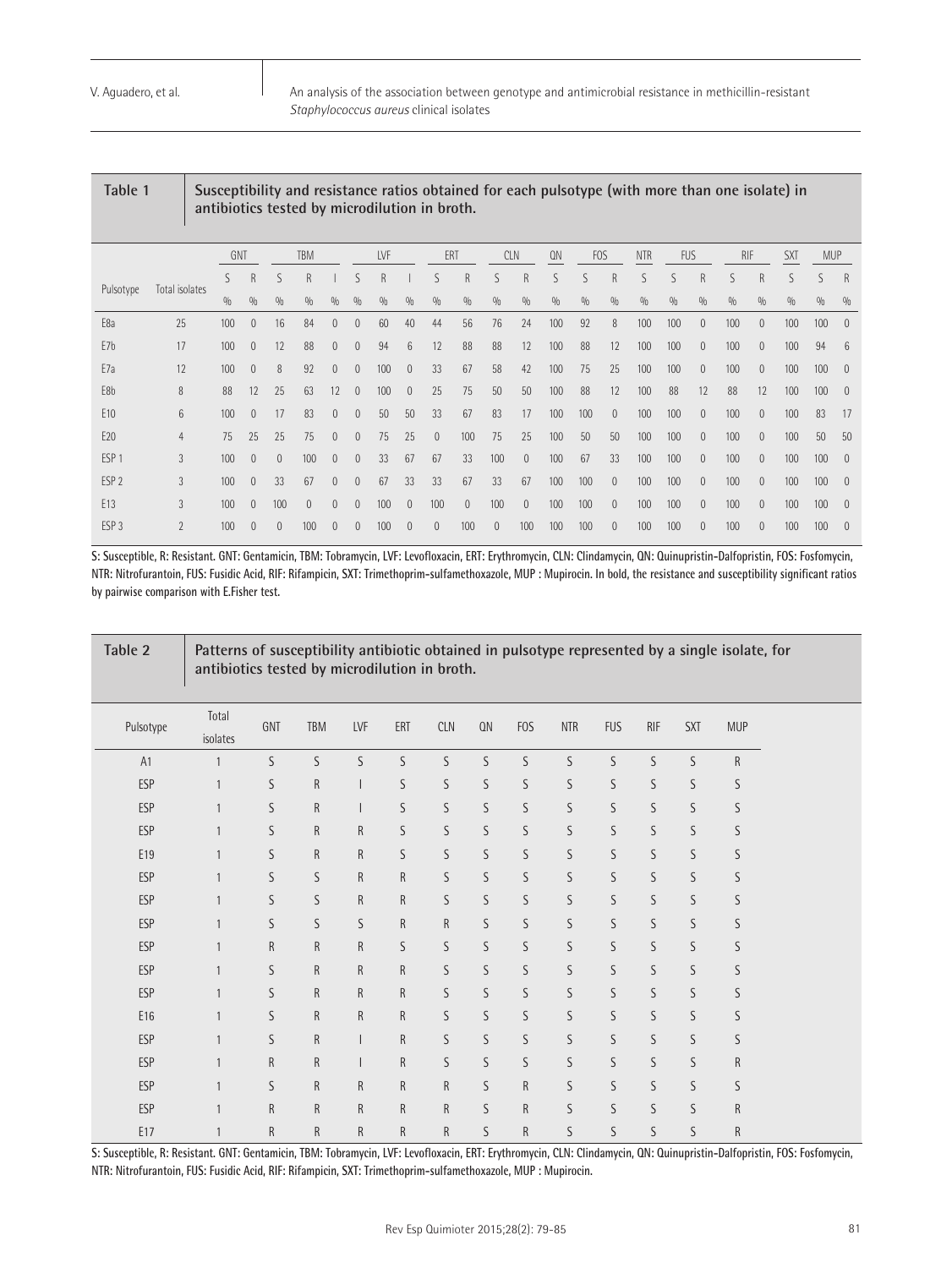| Table 3                          |         | obtained by E-test. | Statistical parameter values for each<br>genotype represented by more than one<br>isolated, relative to the MIC (mq/L) of<br>particularly suitable antibiotics for MRSA |                |                |  |
|----------------------------------|---------|---------------------|-------------------------------------------------------------------------------------------------------------------------------------------------------------------------|----------------|----------------|--|
|                                  |         | Tigecycline         | Daptomycin                                                                                                                                                              | Vancomycin     | Linezolid      |  |
|                                  | N       | $\overline{2}$      | $\overline{2}$                                                                                                                                                          | $\overline{2}$ | $\overline{2}$ |  |
| ESP <sub>3</sub><br>Maximum      |         | 0.125               | 0.094                                                                                                                                                                   | $\mathbf{1}$   | 0.5            |  |
|                                  | Mean    | 0.125               | 0.079                                                                                                                                                                   | 1              | 0.44           |  |
|                                  | N       | 6                   | 6                                                                                                                                                                       | 6              | 6              |  |
| E <sub>10</sub>                  | Maximum | 0.19                | 0.19                                                                                                                                                                    | 1.5            | $\overline{2}$ |  |
|                                  | Mean    | 0.142               | 0.136                                                                                                                                                                   | 1.2            | 1.042          |  |
|                                  | N       | 3                   | 3                                                                                                                                                                       | 3              | 3              |  |
| ESP <sub>2</sub><br>Maximum      |         | 0.25                | 0.19                                                                                                                                                                    | 1.5            | 1.5            |  |
| Mean                             |         | 0.167               | 0.147                                                                                                                                                                   | 1.2            | 1.083          |  |
|                                  | N       | 3                   | 3                                                                                                                                                                       | 3              | 3              |  |
| E13<br>Maximum                   |         | 0.19                | 0.094                                                                                                                                                                   | $\mathbf{1}$   | 1              |  |
|                                  | Mean    | 0.19                | 0.094                                                                                                                                                                   | 0.9            | 0.917          |  |
|                                  | N       | $\overline{4}$      | $\overline{4}$                                                                                                                                                          | $\overline{4}$ | $\overline{4}$ |  |
| E20<br>Maximum                   |         | 0.19                | 0.25                                                                                                                                                                    | $\overline{2}$ | 0.75           |  |
|                                  | Mean    | 0.19                | 0.15                                                                                                                                                                    | 1.6            | 0.625          |  |
| N<br>E <sub>7</sub> a<br>Maximum |         | 12                  | 12                                                                                                                                                                      | 12             | 12             |  |
|                                  |         | 0.25                | 0.38                                                                                                                                                                    | $\overline{2}$ | $\overline{2}$ |  |
|                                  | Mean    | 0.196               | 0.157                                                                                                                                                                   | 1.4            | 1.386          |  |
|                                  | N       | 17                  | 17                                                                                                                                                                      | 17             | 17             |  |
| E <sub>7b</sub>                  | Maximum | 0.38                | 0.25                                                                                                                                                                    | $\overline{2}$ | $\overline{2}$ |  |
|                                  | Mean    | 0.263               | 0.153                                                                                                                                                                   | 1.4            | 1.426          |  |
|                                  | N       | 25                  | 25                                                                                                                                                                      | 25             | 25             |  |
| E8a                              | Maximum | 0.38                | 0.19                                                                                                                                                                    | 1.5            | $\overline{2}$ |  |
|                                  | Mean    | 0.205               | 0.123                                                                                                                                                                   | 1.3            | 1.12           |  |
|                                  | N       | 8                   | 8                                                                                                                                                                       | 8              | 8              |  |
| E8b                              | Maximum | 0.38                | 0.25                                                                                                                                                                    | $\overline{2}$ | $\overline{2}$ |  |
|                                  | Mean    | 0.236               | 0.177                                                                                                                                                                   | 1.6            | 1.469          |  |
|                                  | N       | 3                   | 3                                                                                                                                                                       | 3              | 3              |  |
| ESP <sub>1</sub>                 | Maximum | 0.25                | 0.19                                                                                                                                                                    | 1.5            | $\overline{2}$ |  |
|                                  | Mean    | 0.23                | 0.147                                                                                                                                                                   | 1.5            | 1.5            |  |

**In bold, mean MIC significant by pairwise comparison with test Fisher´s exact.**

resistance (40, 67, and 50% of isolates with intermediate sensitivity, respectively) than isolates with the genetic profiles E7b and E7a (E8a-E7b, p = 0.016; E8a-E7a, p = 0.015; ESP1-E7b, p  $= 0.029$ ; ESP1-E7a, p  $= 0.029$ ; E10-E7b, p  $= 0.040$ ; E10-E7a, p  $= 0.025$ . b) A comparison of isolates with the E20 genotype to isolates with different genotypes revealed that isolates with the E20 genotype have a significantly higher rate of mupirocin resistance than isolates with the genotypes E8a ( $p = 0.015$ ) and E7a ( $p = 0.050$ ).

### **Table 4 MIC values for particularly suitable antibiotics for MRSA infection, obtained for the pulsotypes represented by a single isolate.**

|            | MIC (mg/L)  |            |                |                |  |  |  |  |  |
|------------|-------------|------------|----------------|----------------|--|--|--|--|--|
|            | Tigecycline | Daptomycin | Vancomycin     | Linezolid      |  |  |  |  |  |
| A1         | 0.125       | 0.125      | $\mathbf{1}$   | 0.75           |  |  |  |  |  |
| E16        | 0.25        | 0.19       | 1.5            | $\overline{2}$ |  |  |  |  |  |
| E17        | 0.25        | 0.19       | 1.5            | $\overline{2}$ |  |  |  |  |  |
| <b>ESP</b> | 0.25        | 0.25       | 1.5            | 1.5            |  |  |  |  |  |
| <b>ESP</b> | 0.25        | 0.094      | $\mathbf{1}$   | 0.75           |  |  |  |  |  |
| <b>ESP</b> | 0.25        | 0.125      | 1.5            | 1.5            |  |  |  |  |  |
| <b>ESP</b> | 0.25        | 0.25       | 1.5            | $\overline{2}$ |  |  |  |  |  |
| <b>ESP</b> | 0.19        | 0.125      | 1.5            | $\mathbf{1}$   |  |  |  |  |  |
| <b>ESP</b> | 0.19        | 0.094      | $\overline{1}$ | 0.75           |  |  |  |  |  |
| <b>ESP</b> | 0.19        | 0.125      | 1.5            | 0.75           |  |  |  |  |  |
| <b>ESP</b> | 0.125       | 0.125      | 1              | 0.75           |  |  |  |  |  |
| <b>ESP</b> | 0.19        | 0.125      | $\mathbf{1}$   | 0.5            |  |  |  |  |  |
| <b>ESP</b> | 0.125       | 0.125      | 0.38           | 0.5            |  |  |  |  |  |
| E19        | 0.125       | 0.125      | 1              | 0.38           |  |  |  |  |  |
| <b>ESP</b> | 0.25        | 0.125      | $\mathbf{1}$   | $\overline{2}$ |  |  |  |  |  |
| <b>ESP</b> | 0.25        | 0.094      | $\mathbf{1}$   | 0.75           |  |  |  |  |  |
| <b>ESP</b> | 0.19        | 0.125      | 1              | 0.5            |  |  |  |  |  |

Differences in susceptibility and resistance ratios between pulsotypes were not statistically significant for the remaining antibiotics tested using the Vitek  $2^{\circ}$  system: tobramycin (p = 0.622), erythromycin ( $p = 0.150$ ), clindamycin ( $p = 0.208$ ), fosfomycin ( $p = 0.257$ ), fusidic acid ( $p = 0.993$ ), and rifampicin  $(p = 0.993)$ . It is worth noting that no resistant strains were observed for nitrofurantoin, QD, and SXT.

We observed highly variable sensitivity profiles for the set of pulsotypes represented by a single isolate (table 2). These profiles ranged from genotypes that were sensitive to most of the tested antibiotics, such as A1 (i.e., only mupirocin-resistant) and E19 (i.e., only tobramycin- and levofloxacin-resistant), to genotypes that were resistant to most of the test antibiotics, such as E17 (i.e., resistant to gentamicin, tobramycin, levofloxacin, erythromycin, clindamycin, mupirocin, and fosfomycin).

The E-test method for the determination of MICs for antibiotics that are particularly suitable for MRSA infection in each of the genotyped MRSA isolates failed to identify strains resistant to linezolid, tigecycline, daptomycin or vancomycin (tables 3 and 4). However, 61% of the isolates were characterized as RVS strains (table 5).

To evaluate differences in the MICs for vancomycin and tigecycline between different genotypic profiles, ANOVA was used. The results of this test confirm that these differences are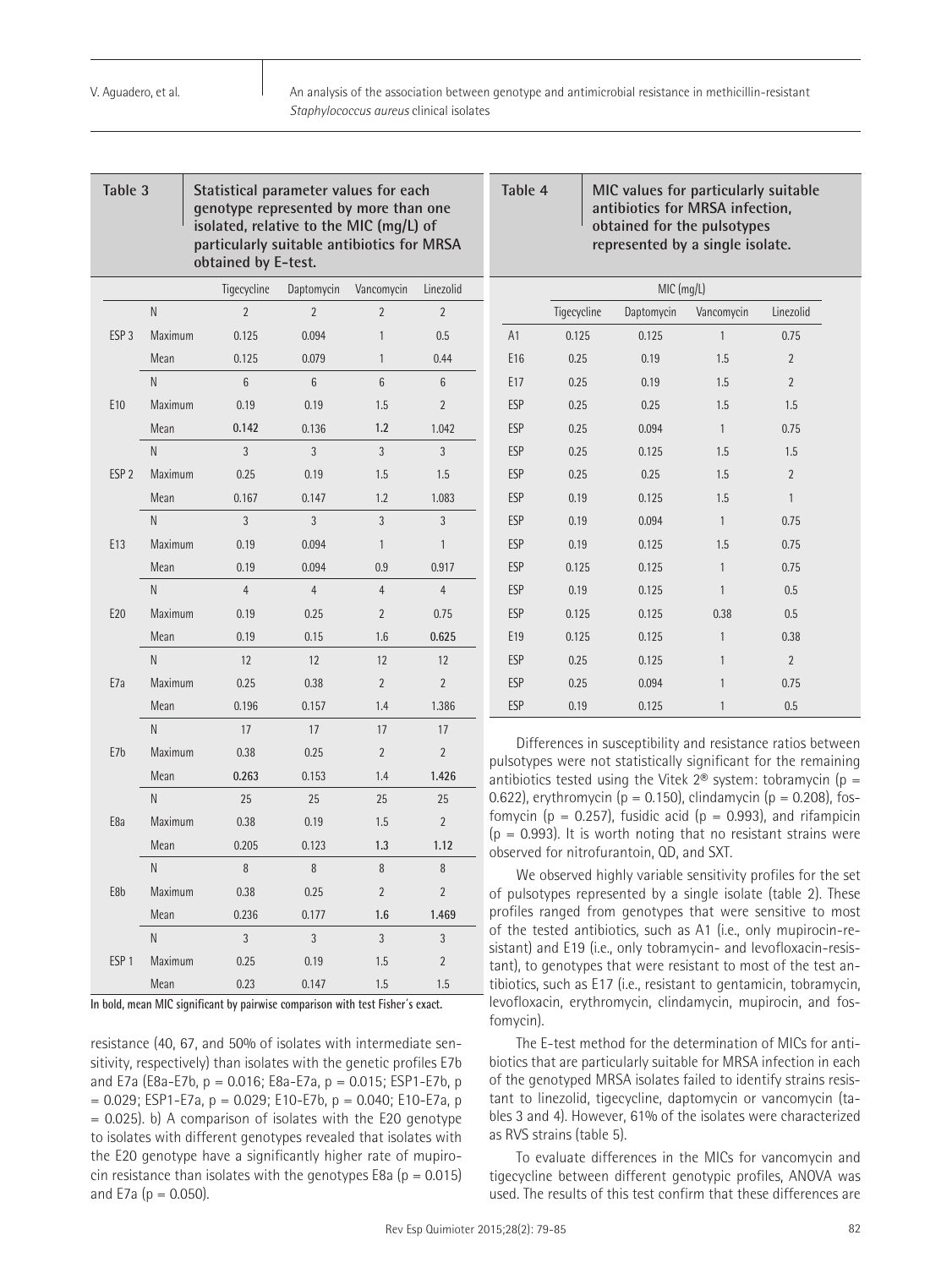| Table 5           | Proportions of RVS isolates on<br>each majority genotype. |                |                          |  |  |  |  |  |
|-------------------|-----------------------------------------------------------|----------------|--------------------------|--|--|--|--|--|
|                   |                                                           |                | Vancomycin<br>MIC (mg/L) |  |  |  |  |  |
|                   |                                                           | <1             | >1                       |  |  |  |  |  |
| E <sub>10</sub>   | nº (%)                                                    | 4(66.7)        | 2(33.3)                  |  |  |  |  |  |
|                   | % of total                                                | $\overline{4}$ | $\overline{2}$           |  |  |  |  |  |
| E <sub>7a</sub>   | $n^{\circ}$ (%)                                           | 2(16.7)        | 10 (83.3)                |  |  |  |  |  |
|                   | % of total                                                | $\overline{2}$ | 10                       |  |  |  |  |  |
| E7 <sub>b</sub>   | $n^{\circ} (0)$                                           | 4(23.5)        | 13 (76.5)                |  |  |  |  |  |
|                   | % of total                                                | $\overline{4}$ | 13                       |  |  |  |  |  |
| E <sub>8a</sub>   | $n^{\circ}$ (%)                                           | 12(48)         | 13(52)                   |  |  |  |  |  |
|                   | % of total                                                | 12             | 13                       |  |  |  |  |  |
| E <sub>8</sub> b  | $n^{\circ}$ (%)                                           | 0(0)           | 8(100)                   |  |  |  |  |  |
|                   | % of total                                                | $\overline{0}$ | 8                        |  |  |  |  |  |
| E <sub>20</sub>   | $n^{\circ}$ (%)                                           | 0(0)           | 4(100)                   |  |  |  |  |  |
|                   | % of total                                                | $\overline{0}$ | $\overline{4}$           |  |  |  |  |  |
|                   | $n^{\circ}$ (%)                                           | 17(60.7)       | 11(39.3)                 |  |  |  |  |  |
| Minority profiles | % of total                                                | 17             | 11                       |  |  |  |  |  |
| <b>TOTAL</b>      | $n^{\circ}$ (%)                                           | 39 (39)        | 61(61)                   |  |  |  |  |  |
|                   | $%$ total                                                 | 39             | 61                       |  |  |  |  |  |

**In bold, ratios significant by pairwise comparison with test E. Fisher.**

statistically significant (vancomycin,  $p = 0.004$ ; tigecycline, p = 0.010). We subsequently performed the post-hoc Tukey's test, with the following significant results (table 3): a) No major genotype has an MIC of vancomycin or tigecycline that is significantly higher than that of any of the other major genotypes. b) The mean MIC value of tigecycline in isolates with the E7b pulsotype is significantly higher than that of isolates with the E10 pulsotype  $(p = 0.008)$ . c) The mean MIC of vancomycin in isolates with the E8b pulsotype is significantly higher than that of isolates with the E8a ( $p = 0.018$ ) and E10 ( $p = 0.030$ ) pulsotypes.

We calculated the proportion of RVS isolates within each major genotype (table 5), and used Fisher's exact test to identify differences in these ratios between the major pulsotypes. The results indicated that these differences are significant  $(p = 0.002)$ . The proportion of isolates with the E8b genetic profile that are characterized as RVS is significantly different from that of isolates with the E10 ( $p = 0.015$ ) and E8a ( $p =$ 0.030) profiles, as indicated by the post-hoc pairwise comparison using Fisher's exact test (table 5). However, using the FDR method, no significant differences in the proportion of RVS isolates were obtained between pulsotypes.

To evaluate differences in the MICs values for linezolid and daptomycin between the major genotypic profiles, we used the Kruskal-Wallis test. The results indicated that these differences are statistically significant for linezolid ( $p = 0.034$ ) but not for daptomycin ( $p = 0.96$ ). To further analyze differences in linezolid resistance, pairwise comparisons were performed using the FDR method. The results indicated that the mean MIC value for linezolid in isolates with the E20 pulsotype is significantly lower than that observed in isolates with the E7a ( $p = 0.05$ ), E7b ( $p = 0.038$ ), and E8b ( $p = 0.038$ ) profiles (table 3).

#### **DISCUSSION**

An analysis of the statistical results obtained using the FDR method revealed no significant differences in the resistance ratios exhibited by different genotypes for any of the antibiotics tested using the Vitek® system. However, the results obtained using Fisher's exact method indicated that the E8a and E10 genotypes exhibit higher resistance rates for levofloxacin than the other major pulsotypes. Similar results were obtained for the E<sup>20</sup> pulsotype with respect to mupirocin resistance. Genotype-associated susceptibility of MRSA isolates to gentamicin, tobramycin, erythromycin, clindamycin, fosfomycin, fusidic acid, and rifampin was not detected. We failed to detect resistance to the four antibiotics that are (i.e., vancomycin, tigecycline, daptomycin, and linezolid). However, because of the importance of antimicrobial sensitivity surveillance (i.e., monitoring increases in MIC) to therapeutic efficacy<sup>16,17,22,23</sup> it may be helpful to understand the associations between a particular genotype and reduced susceptibility to these antibiotics, which are commonly used in the treatment of MRSA in outbreaks of hospital infections and in severe community infections<sup>24-26</sup>. For vancomycin, tigecycline and linezolid, we found significant differences between the mean MIC values of the major genotypes. Isolates with the E7b genotype exhibit a significantly elevated MIC of tigecycline, isolates with the E8b genotype exhibit a significantly elevated MIC of vancomycin, and isolates with the E20 genotype exhibit a significantly reduced MIC of linezolid.

It is worth noting that none of the major genotypes had an MIC for any of the that was significantly higher than that of all the other major genotypes. Thus, the available data is not sufficient to establish priority antibiotics for MRSA treatment in a particular hospital or Health Area beyond the therapeutic indications attributed to each antibiotic according to patient clinical presentation (i.e., vancomycin in patients with bacteremia, linezolid in patients with pneumonia, tigecycline in patients with skin and soft tissue infections, and daptomycin in patients with bacteremia and endocarditis<sup>27</sup>). However, because the data obtained in this study indicate that isolates with certain pulsotypes exhibit higher MICs to some of these antibiotics, surveillance of antibiotic susceptibility in MRSA strains is important to prevent future resistance<sup>28, 29</sup>. Consistent with these conclusions, isolates with the E8b genotype exhibit a significantly elevated rate of RVS strains. In this case, 100% of the isolates have a vancomycin MIC of  $> 1$ mg/L. Because this reduced susceptibility is associated with treatment failure<sup>16,17,30</sup>, we do not recommend treating a MRSA outbreak caused by this pulsotype with vancomycin. The same conclu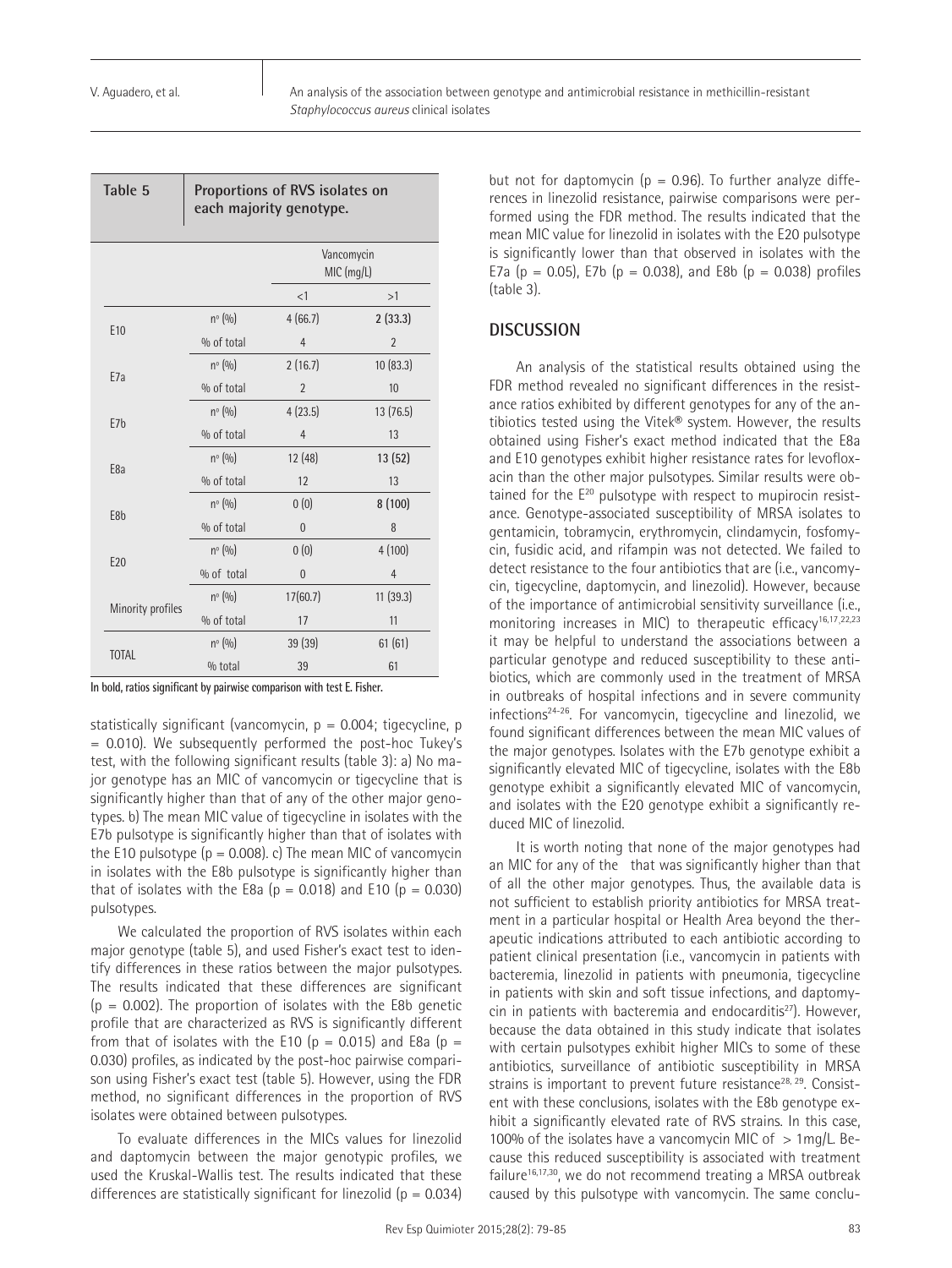sion can be made for isolates with the E20 pulsotype, of which 100% were also characterized as RVS. However, the low number of isolates of this genotype (i.e., only four isolates) makes this phenomenon a clear trend, which should be confirmed with a larger size sample.

We observed the presence of two MRSA genotypes in Extremadura, E17 and ESP, which are very infrequent (i.e., each observed in a single isolate) but highlight the existence of strains that exhibit antibiotic multiresistance. These isolates are resistant to gentamicin, tobramycin, levofloxacin, erythromycin, clindamycin, fosfomycin, and mupirocin (table 2) and exhibit reduced susceptibility to vancomycin and the highest recorded MIC of linezolid in the MRSA population studied (i.e., 2 mg/L) (table 4). These isolates have similar band profiles in PFGE, with only slight differences to distinguish them as different pulsotypes, and they have identical antibiotic resistance patterns. It is possible that the ESP isolate is a phylogenetic derivative of the E17 genotype. Although no previous studies have directly associated the E17 genotype with multidrug resistance and the number of isolates described in our study is small, the results reported here should be considered for future MRSA outbreaks.

In conclusion, although the correlations between MRSA genotypes and antibiotic susceptibility were not significant in post-hoc studies, the observed tendencies should be analysed in futures studies with larger sample sizes.

# **REFERENCES**

- 1. Stone PW, Braccia D, Larson E. Systematic review of economic analyses of health care-associated infections. Am J Infect Control 2005; 33:501-9.
- 2. Roberts RR, Scott RD, Hota B, Kampe LM, Abbasi F, Schabowski S, et al. Costs attributable to healthcare-acquiredin hospitalized adults and a comparison of economic methods. Med Care 2010; 48:1026-35.
- 3. Hassan M, Tuckman HP, Patrick RH, Kountz DS, Kohn JL. Cost of hospital-acquired. Hosp Top 2010; 88:82-9.
- 4. Gould IM, Reilly J, Bunyan D, Walker A. Costs of healthcare-associated methicillin-resistant *Staphylococcus aureus* and its control. Clin Microbiol Infect 2010; 16:1721-28.
- 5. Naimi TS, Le Dell K, Como-Sabetti K, Borchardt S, Boxrud D. Comparison of community-and health care-associated methicillin resistant *Staphylococcus aureus* infection. JAMA 2003; 290: 2976- 84.
- 6. Cercenado E, Ruiz de Gopegui E. Community-acquired methicillin-resistant *Staphylococcus aureus*. Enferm Infecc Microbiol Clin 2008; 26(S13):19-24.
- 7. Tenover FC, Biddle JW, Lancaster MV. Increasing resistance to vancomycin and other glycopeptide in *Staphylococcus aureus.* Emerg Infect Dis 2001; 7:327-32.
- 8. Appelbaum PC. Reduced glycopeptide susceptibility in methicillin-resistant *Staphylococcus aureus* (MRSA). Int J Antimicrob Agents 2007; 30:398-408.
- 9. Tsiodras S, Gold HS, Sakoulas G, Eliopoulos GM, Wennersten C, Venkataraman L, et al. Linezolid resistance in a clinical isolate of *Staphylococcus aureus.* Lancet 2001; 358:207-8.
- 10. Cercenado E. Update of antimicrobial resistance in Gram-positive microorganisms. Med Clin (Barc) 2010; 135(S3):10-5.
- 11. Picazo JJ, Betriu C, Culebras E, Rodríguez-Avial I, Gómez M, López-Fabal F; Grupo VIRA. Methicillin-resistant *Staphylococcus aureus*: changes in the susceptibility pattern to daptomycin during a 10-year period (2001-2010). Rev Esp Quimioter 2011; 4:107-11.
- 12. Versalovic J, Lupski JR. Molecular detection and genotyping of pathogens: more accurate and rapid answers. Trends Microbiol 2002; 10 (Suppl.): S15–S21
- 13. Singh A, Goering RV, Simjee S, Foley SL, Zervos MJ. Application of molecular techniques to the study of hospital infection. Clin Microbiol Rev 2006; 19:512-30.
- 14. Picazo JJ, Betriu C, Rodríguez-Avial I, Culebras E, López F, Gómez M; Grupo VIRA. Comparative activity of daptomycin against clinical isolates of methicillin-resistant *Staphylococcus aureus* and coagulase-negative staphylococci. Enferm Infecc Microbiol Clin 2010; 28:13-6.
- 15. Picazo JJ, Betriu C, Rodríguez-Avial I, Culebras E, López-Fabal F, Gómez M; VIRA Study Group. Comparative activities of daptomycin and several agents against staphylococcal blood isolates. Glycopeptide tolerance. Diagn Microbiol Infect Dis 2011; 70:373-9.
- 16. Howden BP, Ward PB, Charles PG, Korman TM, Fuller A, du Cros P, et al. Treatment outcomes for serious infections caused by methicillin-resistant *Staphylococcus aureus* with reduced vancomycin susceptibility. Clin Infect Dis 2004; 38:521–8.
- 17. Soriano A, Marco F, Martínez JA, Pisos E, Almela M, Dimova VP, et al. Influence of vancomycin minimum inhibitory concentration on the treatment of methicillin-resistant *Staphylococcus aureus* bacteremia. Clin Infect Dis 2008; 46:193-200.
- 18. Cuevas O, Cercenado E, Bouza E, Castellares C, Trincado P, Cabrera R, et al. Molecular epidemiology of methicillin-resistant *Staphylococcus aureus* in Spain: a multicentre prevalence. Clin Microbiol Infect 2007; 13:250-6.
- 19. Tenover FC, Arbeit R, Goering R, Mickelsen P, Murray B, Persing DH, et al. Interpreting chromosomal DNA restriction patterns produced by pulsed-field gel electrophoresis: criteria for bacterial strain typing. J Clin Microbiol 1995; 33:2233-9.
- 20. Hunter PR, Gaston MA. Numerical index of the discriminatory ability of typing systems: an application of Simpson's index of diversity. J Clin Microbiol 1988; 26:2465–6.
- 21. Vindel A, Trincado P, Gómez E, Cabrera R, Boquete T, Solá C, et al. Prevalence and evolution of methicillin-resistant *Staphylococcus aureus* in Spanish hospitals between 1996 and 2002. J Clin Microbiol 2006; 44:266-270.
- 22. Livermore DM. Linezolid in vitro: mechanism and antibacterial spectrum. J Antimicrob Chemother 2003; 51 Suppl 2:ii9-16.
- 23. Sader HS, Fey PD, Limaye AP, Madinger N, Pankey G, Rahal J, et al. Evaluation of vancomycin andpotency trends (creep) against isolates collected in nine U.S. medical centers from 2002 to 2006. Antimicrob Agents Chemother 2009; 53:4127-32